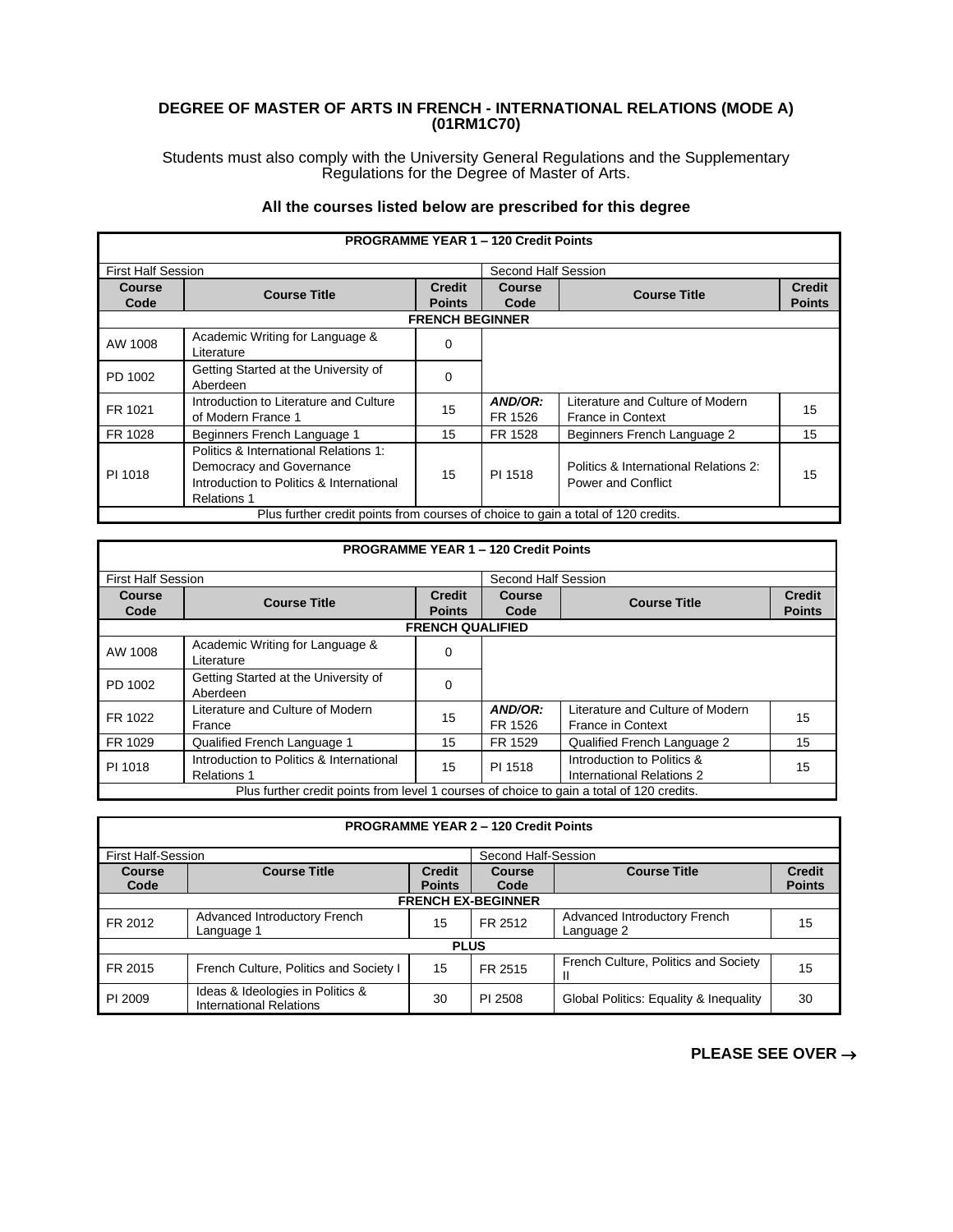|                                                  |                                                                    |                                | <b>PROGRAMME YEAR 2 - 120 Credit Points</b> |                                             |                                |  |
|--------------------------------------------------|--------------------------------------------------------------------|--------------------------------|---------------------------------------------|---------------------------------------------|--------------------------------|--|
| Second Half-Session<br><b>First Half-Session</b> |                                                                    |                                |                                             |                                             |                                |  |
| Course<br>Code                                   | <b>Course Title</b>                                                | <b>Credit</b><br><b>Points</b> | Course<br>Code                              | <b>Course Title</b>                         | <b>Credit</b><br><b>Points</b> |  |
| <b>FRENCH QUALIFIED</b>                          |                                                                    |                                |                                             |                                             |                                |  |
| FR 2002                                          | Advanced French Language 1                                         | 15                             | FR 2502                                     | Advanced French Language 2                  | 15                             |  |
| PI 2009                                          | Ideas & Ideologies in Politics &<br><b>International Relations</b> | 30                             | PI 2508                                     | Global Politics: Equality & Inequality      | 30                             |  |
|                                                  |                                                                    | <b>PLUS</b>                    |                                             |                                             |                                |  |
| FR 2015                                          | French Culture, Politics and Society I                             | 15                             | FR 2515                                     | French Culture, Politics and Society<br>н   | 15                             |  |
| PI 2009                                          | Ideas & Ideologies in Politics &<br><b>International Relations</b> | 30                             | PI 2508                                     | Global Politics: Equality and<br>Inequality | 30                             |  |

| <b>PROGRAMME YEAR 3 - 0 Credit Points</b>          |                     |               |                                                |               |  |  |
|----------------------------------------------------|---------------------|---------------|------------------------------------------------|---------------|--|--|
| First Half-Session<br>Second Half-Session          |                     |               |                                                |               |  |  |
| Course                                             | <b>Course Title</b> | <b>Credit</b> | <b>Credit</b><br><b>Course Title</b><br>Course |               |  |  |
| Code                                               | <b>Points</b>       | Code          |                                                | <b>Points</b> |  |  |
| Academic session spent in French-speaking country. |                     |               |                                                |               |  |  |

| <b>PROGRAMME YEAR 4 - 120 Credit Points</b>                                                                                                                 |                                                                              |               |      |  |               |  |
|-------------------------------------------------------------------------------------------------------------------------------------------------------------|------------------------------------------------------------------------------|---------------|------|--|---------------|--|
|                                                                                                                                                             | First Half-Session<br>Second Half-Session                                    |               |      |  |               |  |
| <b>Course</b>                                                                                                                                               | <b>Course Title</b><br><b>Credit</b><br><b>Course Title</b><br><b>Course</b> |               |      |  | <b>Credit</b> |  |
| Code                                                                                                                                                        |                                                                              | <b>Points</b> | Code |  | <b>Points</b> |  |
| FR 3089                                                                                                                                                     | Junior Honours French Language                                               |               |      |  |               |  |
| Plus one second-half session level 3 International Relations<br>Researching in the 21 <sup>st</sup> Century<br>PI 3069<br>30<br>course from the table below |                                                                              |               |      |  |               |  |
| Plus further courses in level 3 French to gain a total of 60 credit points.                                                                                 |                                                                              |               |      |  |               |  |

|                                                                                                                                                        | <b>PROGRAMME YEAR 5 - 120 Credit Points</b>                                                         |               |                                                              |  |  |  |  |
|--------------------------------------------------------------------------------------------------------------------------------------------------------|-----------------------------------------------------------------------------------------------------|---------------|--------------------------------------------------------------|--|--|--|--|
| <b>First Half-Session</b>                                                                                                                              |                                                                                                     |               | Second Half-Session                                          |  |  |  |  |
| <b>Course</b>                                                                                                                                          | <b>Course Title</b><br><b>Course Title</b><br><b>Credit</b><br>Course                               |               | <b>Credit</b>                                                |  |  |  |  |
| Code                                                                                                                                                   |                                                                                                     | <b>Points</b> | <b>Points</b><br>Code                                        |  |  |  |  |
| FR 4089                                                                                                                                                |                                                                                                     |               | Senior Honours French Language<br>30                         |  |  |  |  |
|                                                                                                                                                        | EITHER:                                                                                             |               |                                                              |  |  |  |  |
| FR 4097                                                                                                                                                | Dissertation in French                                                                              | 15            | Plus one second-half session level 4 International Relations |  |  |  |  |
| Plus one first-half session level 4 International Relations course<br>course from the table below<br>from the table below                              |                                                                                                     |               |                                                              |  |  |  |  |
|                                                                                                                                                        | Plus further credit points from level 4 course(s) in French to gain a total of 60 in the discipline |               |                                                              |  |  |  |  |
| OR:                                                                                                                                                    |                                                                                                     |               |                                                              |  |  |  |  |
| Plus one second-half session level 4 International Relations<br>30<br>Dissertation (International Relations)<br>IR 4031<br>course from the table below |                                                                                                     |               |                                                              |  |  |  |  |
|                                                                                                                                                        | Plus further credit points from level 4 course(s) in French to gain a total of 60 in the discipline |               |                                                              |  |  |  |  |

**PLEASE SEE OVER** →